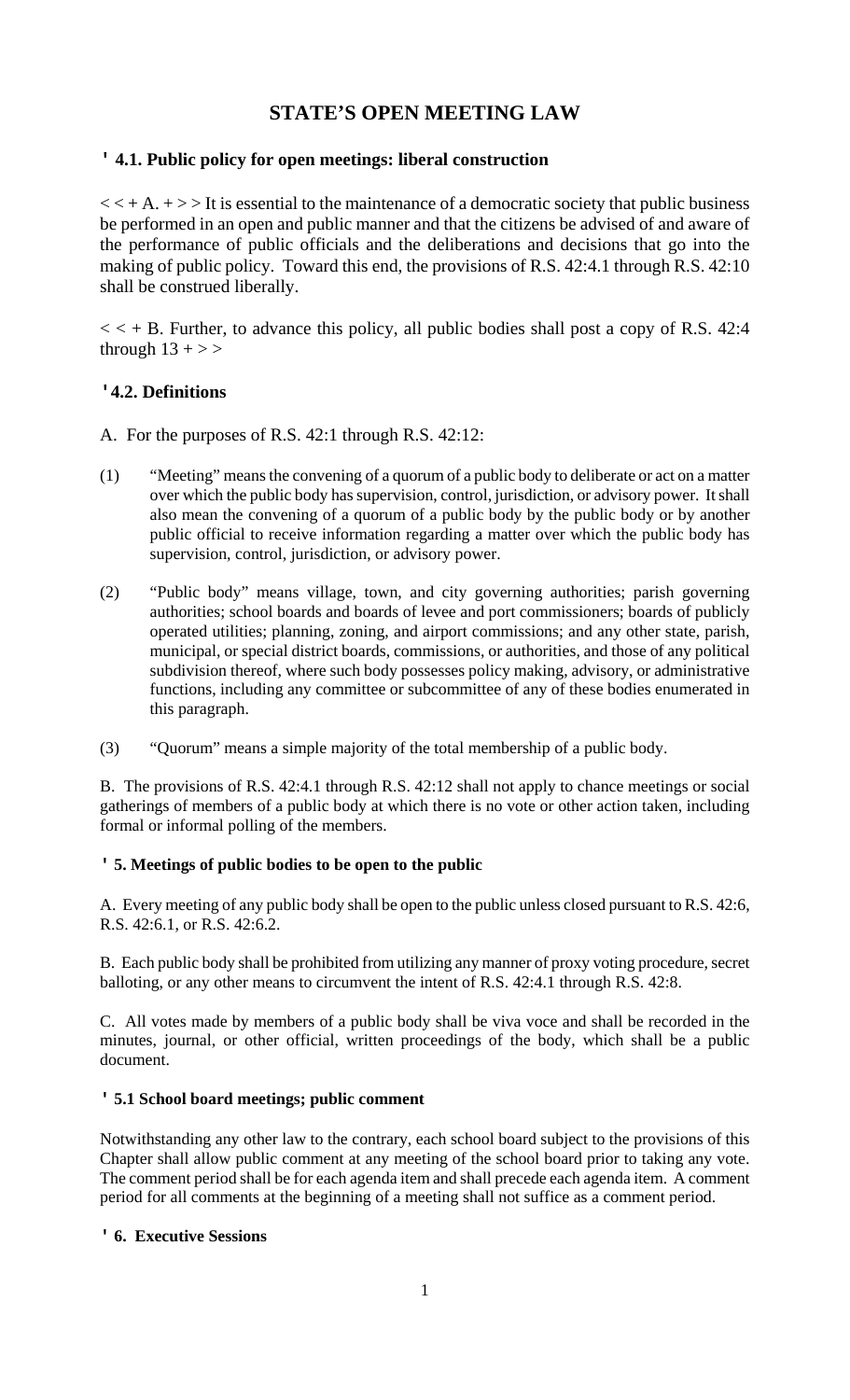A public body may hold executive sessions upon an affirmative vote, taken at an open meeting for which notice has been given pursuant to R.S. 42:7, of two-thirds of its constituent members present. An executive session shall be limited to matters allowed to be exempted from discussion at open meetings by R.S. 42:6.1; however, no final or binding action shall be taken during an executive session. The vote of each member on the question of holding such an executive session and the reason for holding such an executive session shall be recorded and entered into the minutes of the meeting. Nothing in this Section or R.S. 42:6.1 shall be construed to require that any meeting be closed to the public, nor shall any executive session be used as a subterfuge to defeat the purposes of R.S. 42:4.1 through R.S. 42:8.

# **' 6.1. Exceptions to open meetings**

A. A public body may hold an executive session pursuant to R.S. 42:6 for one or more of the following reasons:

(1) Discussion of the character, professional competence, or physical or mental health of a person, provided that such person is notified in writing at least twenty-four hours before the meeting and that such person may require that such discussion be held at an open meeting, and provided that nothing in this Subsection shall permit an executive session for discussion of the appointment of a person to a public body. In cases of extraordinary emergency, written notice to such person shall not be required; however, the public body shall give such notice as it deems appropriate and circumstances permit.

(2) Strategy sessions or negotiations with respect to collective bargaining, prospective litigation after formal written demand, or litigation when an open meeting would have a detrimental effect on the bargaining or litigating position of the public body.

(3) Discussion regarding the report, development, or course of action regarding security personnel, plans, or devices.

(4) Investigative proceedings regarding allegations of misconduct.

(5) Cases of extraordinary emergency, which shall be limited to natural disaster, threat of epidemic, civil disturbances, suppression of insurrections, the repelling of invasions, or other matters of similar magnitude.

(6) Any meeting of the State Mineral Board at which records or matters entitled to confidential status by existing law are required to be considered or discussed by the board with its staff or with any employee or other individual, firm, or corporation to whom such records or matters are confidential in their nature, and are disclosed to and accepted by the board subject to such privilege, for the exclusive use in evaluating lease bids or development covering state-owned lands and water bottoms, which exception is provided pursuant to and consistently with the Public Records Act, being Chapter 1 of Title 44 of the Louisiana

Revised Statutes of 1950, as amended, and other such statutes to which the board is subject.

(7) Discussions between a city or parish school board and individual students or the parents or tutors of such students, or both, who are within the jurisdiction of the respective school system, regarding problems of such students or their parents or tutors; provided however that any such parent, tutor, or student may require that such discussions be held in an open meeting.

(8) Or any other matters now provided for or as may be provided for by the legislature.

B. The provisions of R.S. 42:4.1 through R.S. 42:12 shall not apply in judicial proceedings.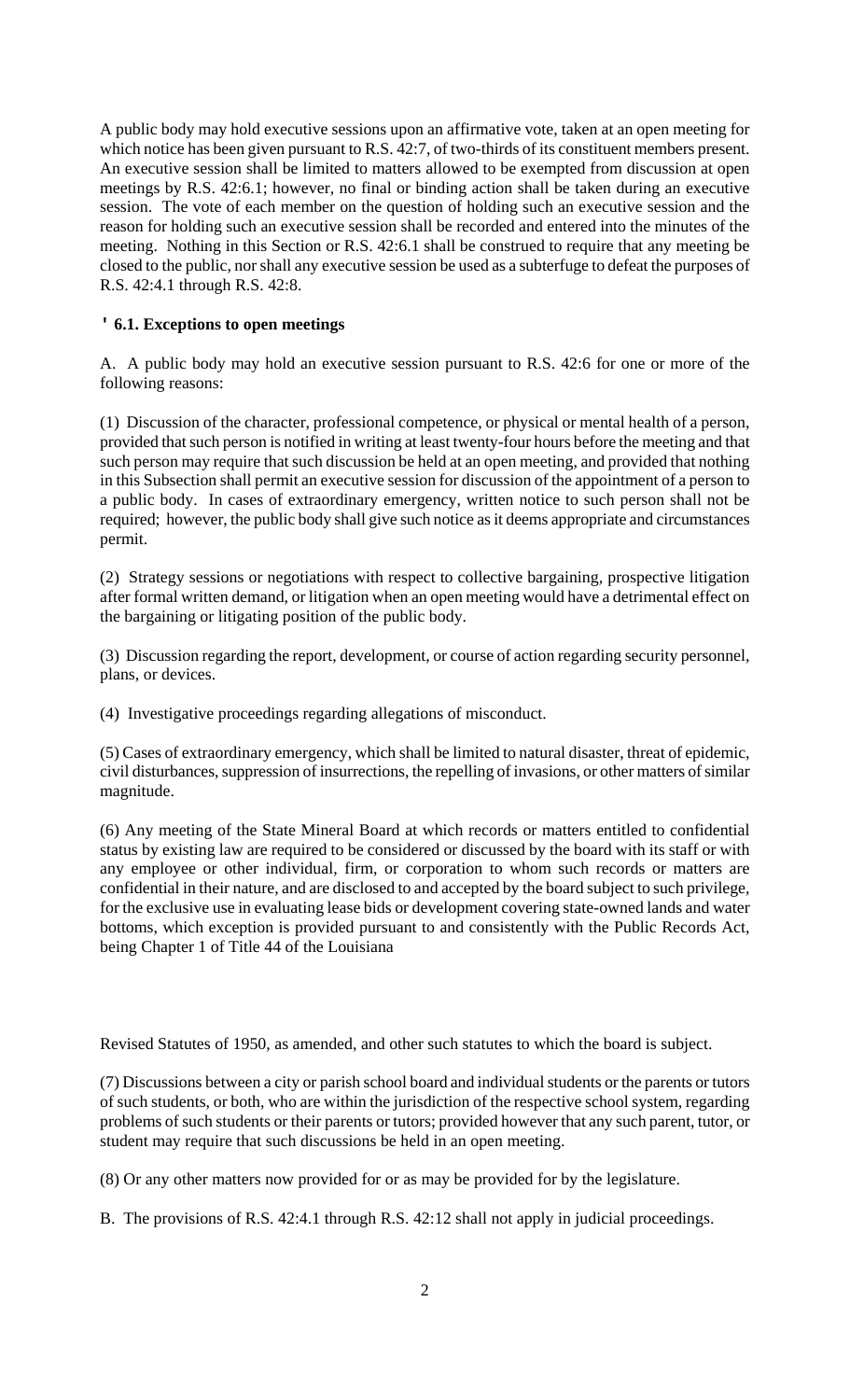C. The provisions of R.S. 42:4.1 through R.S. 42:12 shall not prohibit the removal of any person or persons who willfully disrupt a meeting to the extent that orderly conduct of the meeting is seriously compromised.

D. The provisions of R.S. 42:7 and R.S. 42:7.1 shall not apply to any meeting of a private citizens' advisory group or a private citizens' advisory committee established by a public body, when the members of such group or committee do not receive any compensation and serve only in an advisory capacity, except textbook advisory committees of the State Department of Education or the Board of Elementary and Secondary Education. However, all other provisions contained in R.S. 42:4.1 through 42:12 shall be applicable to such group or committee and the public body which established such group or committee shall comply with the provisions of R.S. 42:7 in providing the required notice of meetings of such group or committee.

#### **' 6.2 Executive or closed meetings of legislative houses and committees**

A. Notwithstanding any contrary provision of R.S. 42:6 and R.S. 42:6.1, executive or closed meetings may be held by the legislature, either house thereof, or any committee or subcommittee of either house, upon the affirmative vote of at least a majority of the members of the house or the committee or subcommittee thereof making the determination to hold such meeting, for one or more of the following purposes:

(1) Discussion of confidential communications.

(2) Discussion of the character, professional competence, or physical or mental health of any person subject to contract with or to employment, election, or appointment or confirmation of appointment by either house of the legislature or any committee or subcommittee of either or by any other public body.

(3) Strategy sessions or negotiations with respect to collective bargaining, prospective litigation after formal written demand, or litigation when an open meeting would have a detrimental effect on the bargaining or litigating position of the legislature, either house therof, or any committee or subcommittee of either house.

(4) Discussion regarding a report, development, or course of action regarding security personnel, plans, or devices.

(5) Investigations by the legislature, either house thereof, including the Legislative Audit Advisory Council or any other joint or statutory committee, whenever reasonable grounds exist to believe that the testimony to be elicited will reflect a failure of compliance with law.

(6) Cases of extraordinary emergency, which shall be limited to natural disaster, threat of epidemic, civil disturbances, suppression of insurrections, the repelling of invasions, or other matters of similar magnitude.

(7) Discussion by either house of the legislature, or any committee or subcommittee thereof, of any matter affecting the internal operations or management of the body.

(8) Any other matters provided by law or pursuant to the joint rules of the legislature.

B. All procedural matters pertaining to the necessity, purposes, or reasons for the holding of executive or closed meetings under the provisions of this Section shall be in accordance with such rules as are adopted by each of the houses of the legislature for the purpose.

C. The provisions of R.S. 42:4.1 through R.S. 42:12 shall not apply to chance meetings, social gatherings, or other gatherings at which only presentations are made to members of the legislature or members of either house thereof or of any committee or subcommittee if no vote or other action, including formal or informal polling of members, is taken.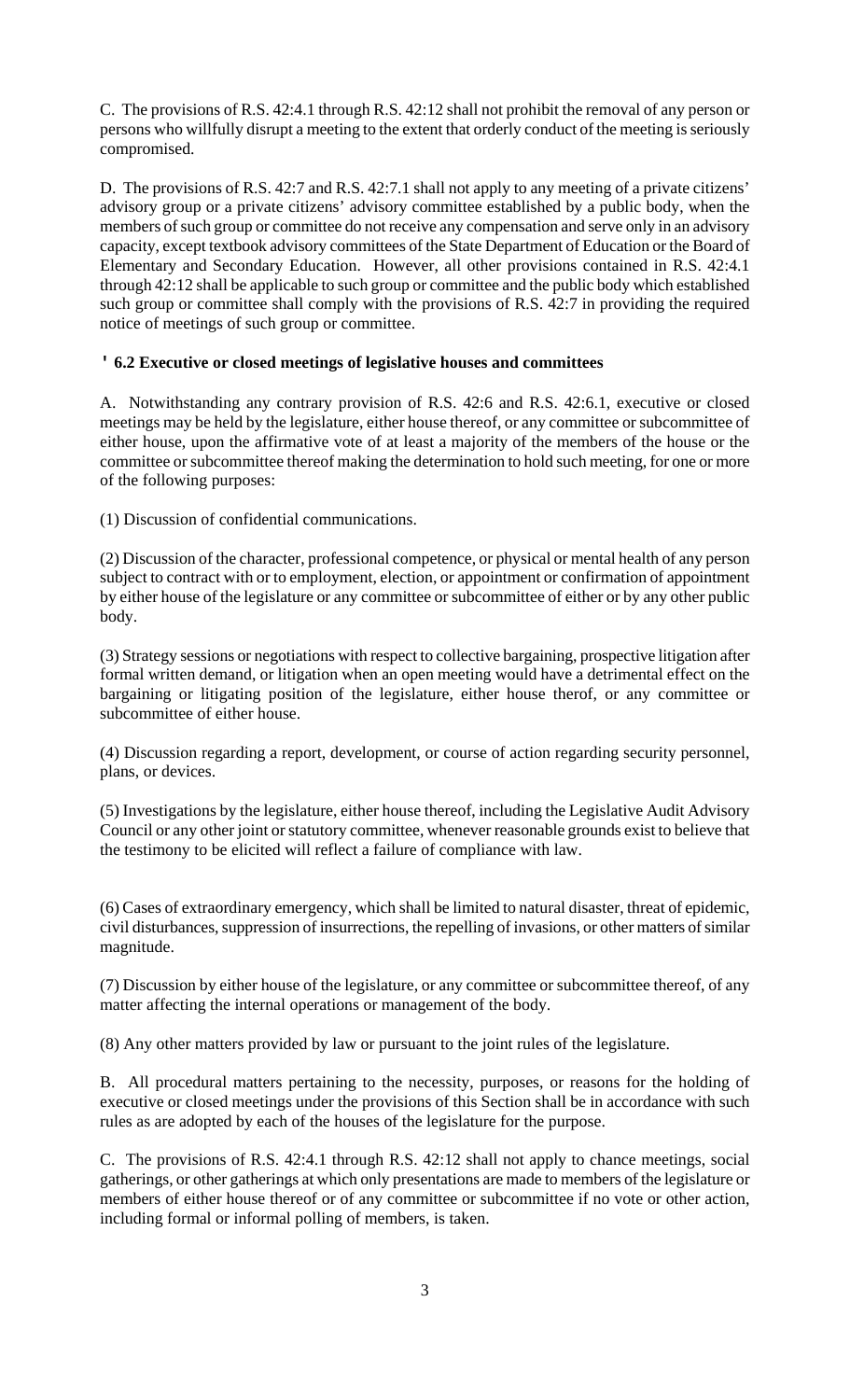### **' 7. Notice of meetings**

A. (1)(a) All public bodies, except the legislature and its committees and subcommittees, shall give written public notice of their regular meetings, if established by law, resolution, or ordinance, at the beginning of each calendar year. Such notice shall include the dates, times, and places of such meetings.

(b)(I) All public bodies, except the legislature and its committees and subcommittees, shall give written public notice of any regular, special, or rescheduled meeting no later than twenty-four hours before the meeting.

(ii) Such notice shall include the agenda, date, time, and place of the meeting, provided that upon approval of two-thirds of the members present at a meeting of a public body, the public body may take up a matter not on the agenda.

(iii) Following the above information there shall also be attached to the written public notice of the meeting, whether or not such matters will be discussed in an executive session held pursuant to R.S.  $42:6.1(A)(2)$ :

(aa) A statement identifying the court, case number, and the parties relative to any pending litigation to be considered at the meeting.

(bb) A statement identifying the parties involved and reasonably identifying the subject matter of any prospective litigation for which formal written demand has been made that is to be considered at the meeting.

(iv) In cases of extraordinary emergency, such notice shall not be required; however, the public body shall give such notice of the meeting as it deems appropriate and circumstances permit.

(2) Written public notice given by all public bodies, except the legislature and its committees and subcommittees, shall include, but need not be limited to:

(a) Posting a copy of the notice at the principal office of the public body holding the meeting, or if no such office exists, at the building in which the meeting is to be held; or by

publication of the notice in an official journal of the public body no less than twenty-four hours before the meeting.

(b) Mailing a copy of the notice to any member of the news media who requests notice of such meetings; any such member of the news media shall be given notice of all meetings in the same manner as is given to members of the public body.

B. Reasonable public notice of day to day sessions of either house of the legislature, and of all matters pertaining to such meetings, including but not necessarily restricted to the content of notices, quorums for the transaction of business, proxy voting, viva-voce votes, and recondition of votes, shall be governed by the provisions of the Louisiana Constitution, the rules of procedure of the Senate and the House of Representatives, and the Joint Rules applicable to both houses. Reasonable public notice of meetings of legislative committees and subcommittees shall be given in accordance with such rules as are adopted by the respective houses for the purpose.

#### **' 7.1. Written minutes**

A. All public bodies shall keep written minutes of all their open meetings. The minutes to be kept by the legislature and legislative committees and subcommittees shall be governed by the provisions of R.S. 42:7.2. The minutes of all other public bodies shall include but need not be limited to:

(1) The date, time, and place of the meeting.

(2) The members of the public body recorded as either present or absent.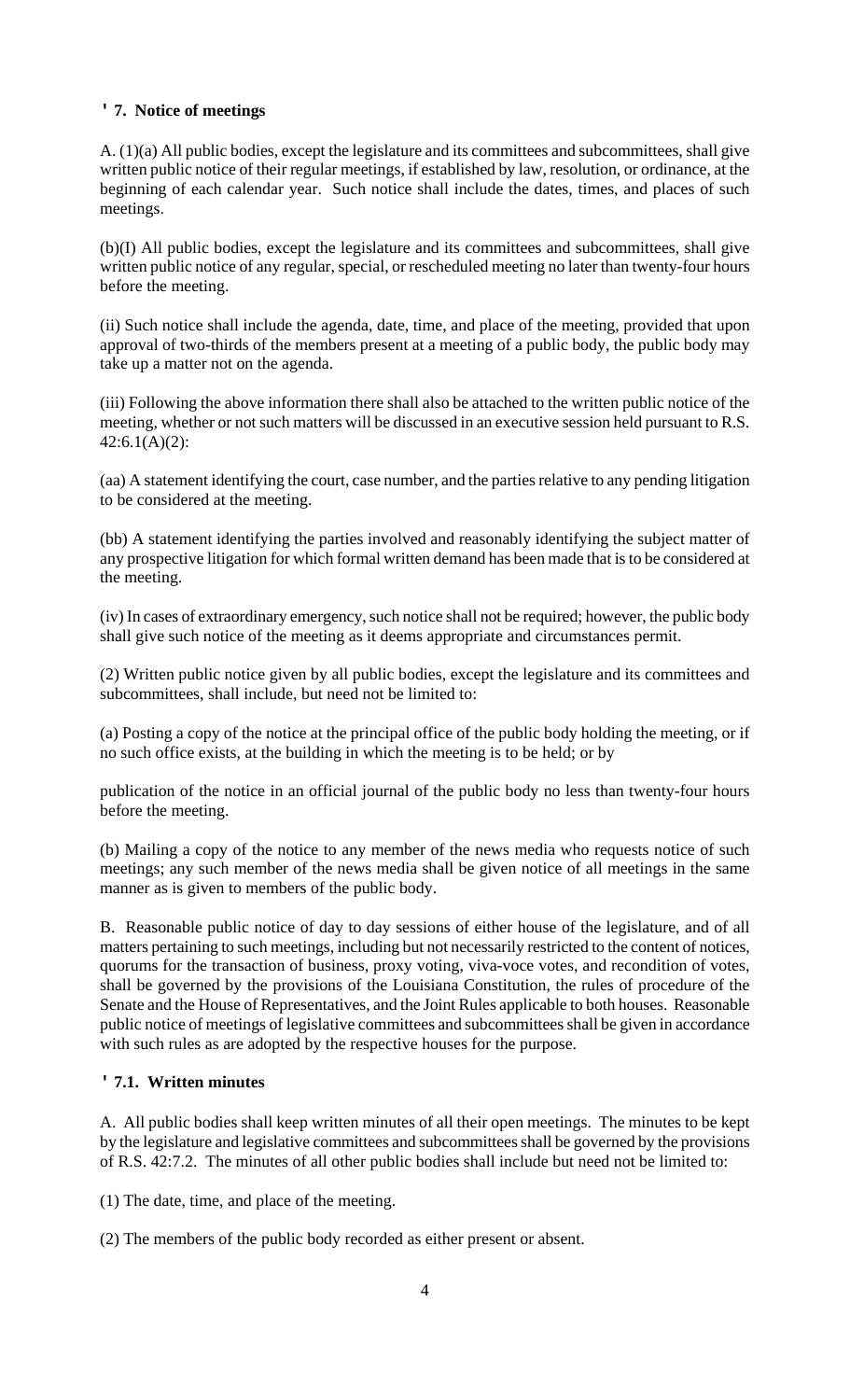(3) The substance of all matters decided, and, at the request of any member, a record, by individual member, of any votes taken.

(4) Any other information that the public body requests be included or reflected in the minutes.

B. The minutes shall be public records and shall be available within a reasonable time after the meeting, except where such disclosures would be inconsistent with R.S. 42:6, R.S. 42:6.1, and R.S. 42:6.2, or rules adopted under the provisions of R.S. 42:7.2.

# **' 7.2. Minutes of legislative sessions, legislative committees and subcommittees**

A. The journals of the proceedings of each of the houses of the legislature, as required to be kept by the provisions of Article III, Section 10(B) of the Louisiana Constitution, shall constitute the written minutes of open sessions of the Senate and of the House of Representatives.

B. The written minutes of standing, interim, joint, and other committees and subcommittees of the Senate and House of Representatives shall include such information as may be required by the rules of the respective houses.

# **' 8. Sonic and video recordings; live broadcast**

A. All or any part of the proceedings in a public meeting may be video or tape recorded, filmed, or broadcast live.

B. A public body shall establish standards for the use of lighting, recording or broadcasting equipment to insure proper decorum in a public meeting.

# **' 9. Voidability**

Any action taken in violation of R.S. 42:4.1 through R.S. 42:8 shall be voidable by a court of competent jurisdiction. A suit to void any action must be commenced within sixty days of the action.

### **' 10. Enforcement**

A. The attorney general shall enforce the provisions of R.S. 42:4.1 through 42:8 throughout the state. He may institute enforcement proceedings on his own initiative and shall institute such proceedings upon a complaint filed with him by any person, unless written reasons are given as to why the suit should not be filed.

B. Each district attorney shall enforce the provisions of R.S. 42:4.1 through R.S. 42:8 throughout the judicial district within which he serves. He may institute enforcement proceedings on his own initiative and shall institute such proceedings upon a complaint filed with him by any person, unless written reasons are given as to why the suit should not be filed.

C. Any person who has been denied any right conferred by provisions of R.S. 42:4.1 through R.S. 42:8 or who has reason to believe that the provisions of R.S. 42:4.1 through R.S. 42:8 have been violated may institute enforcement proceedings.

# **' 11. Remedies; jurisdiction; authority; attorney fees**

A. In any enforcement proceeding the plaintiff may seek and the court may grant an or all of the following forms of relief:

- (1) A writ of mandamus.
- (2) Injunctive relief